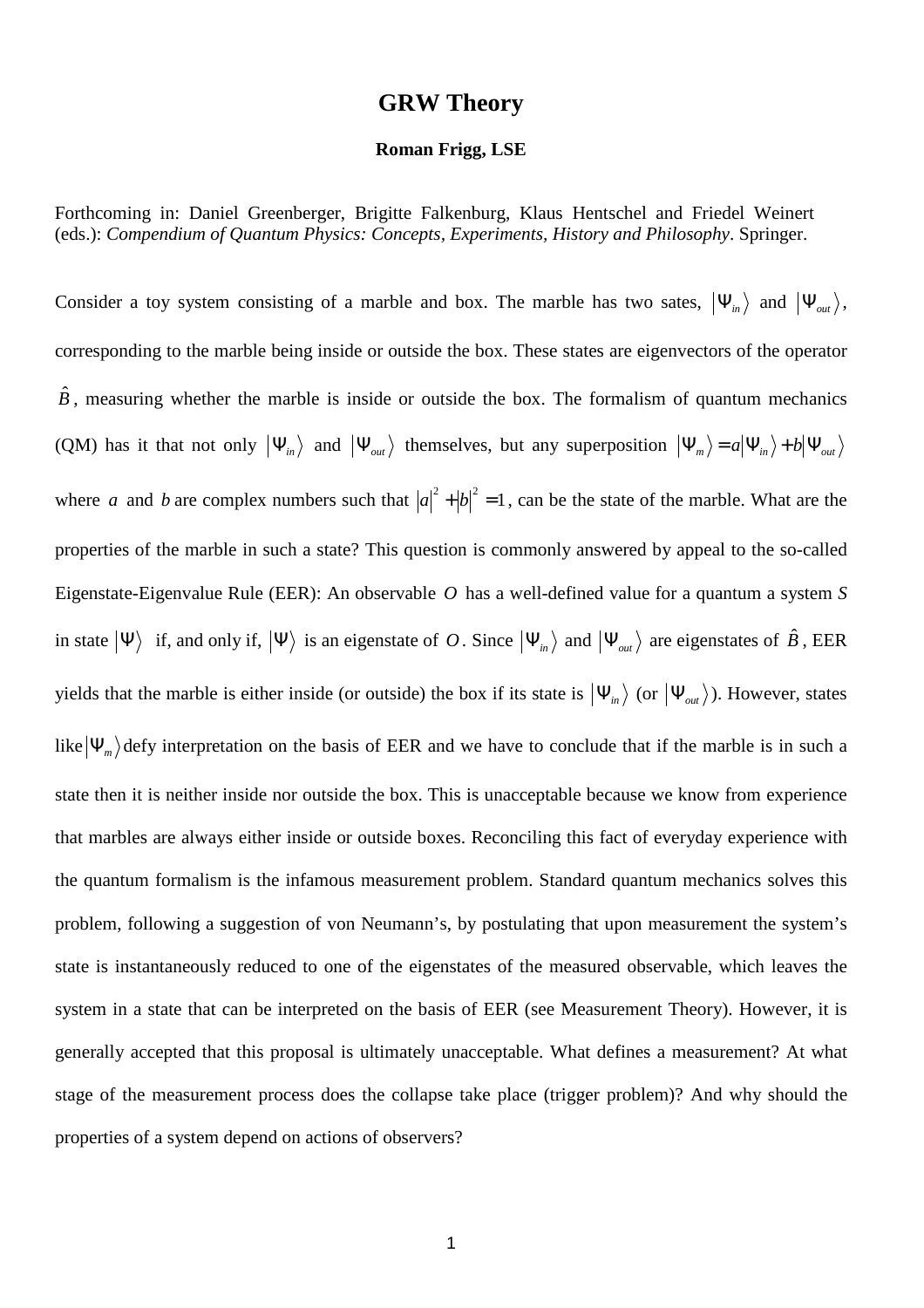GRW Theory (sometimes also 'GRW model') is a suggestion to overcome these difficulties (Ghirardi, Rimini, and Weber (1986); Bell (1987) and Ghirardi (2002) provide short and non-technical presentations of the theory; for a comprehensive discussion of the entire research programme to which GRW Theory belongs see Bassi and Ghirardi (2003)). The leading idea of the theory is to eradicate observers from the picture and view state reduction as a process that occurs as a consequence of the basic laws of nature. The theory achieves this by adding to the fundamental equation of QM, the Schrödinger equation, a stochastic term which describes the state reduction occurring in the system. (For this reason GRW theory is not, strictly speaking, an interpretation of QM; it is a quantum theory in its own right).

A system governed by GRW theory evolves according to the Schrödinger equation all the time except when a state reduction, a so-called hit, occurs (hits are also referred to as 'hittings', 'perturbations', 'spontaneous localisations', 'collapses', and 'jumps'). A crucial assumption of the theory is that hits occur at the level of the micro constituents of a system (in the above example at the level of the atoms that make up the marble). The crucial question then is: when do hits occur and what exactly happens when they occur?

GRW Theory posits that the occurrence of hits constitutes a Poisson process. Generally speaking, Poisson processes are processes characterised in terms of the number of occurrences of a particular type of event in a certain interval of time  $\tau$ , for instance the number of people passing through a certain street during time  $\tau$ . These events are Poisson distributed if the probability that the number of events occurring during  $\tau$ , *n*, takes value *m* is given by  $p(n=m) = e^{-\lambda \tau} (\lambda \tau)^m / m!$ , where  $\lambda$  is the parameter of the distribution. One can show that  $\lambda$  is also the mean value of the distribution and hence it can be interpreted as the average number of events occurring per unit time. GRW theory sets  $\lambda = 10^{-16} s^{-1}$  and posits that this is a new constant of nature. Hence, in a macroscopic system that is made up of about  $10^{23}$  atoms there are on average  $10^7$  hits per second.

A hit transforms the system's state into another state according to a probabilistic algorithm that takes the position basis as the privileged basis (in that the reduction process leads to a localisation of the system's state in the position basis). Let  $|\Psi_s\rangle$  be state of the entire system (e.g. the marble) before the hit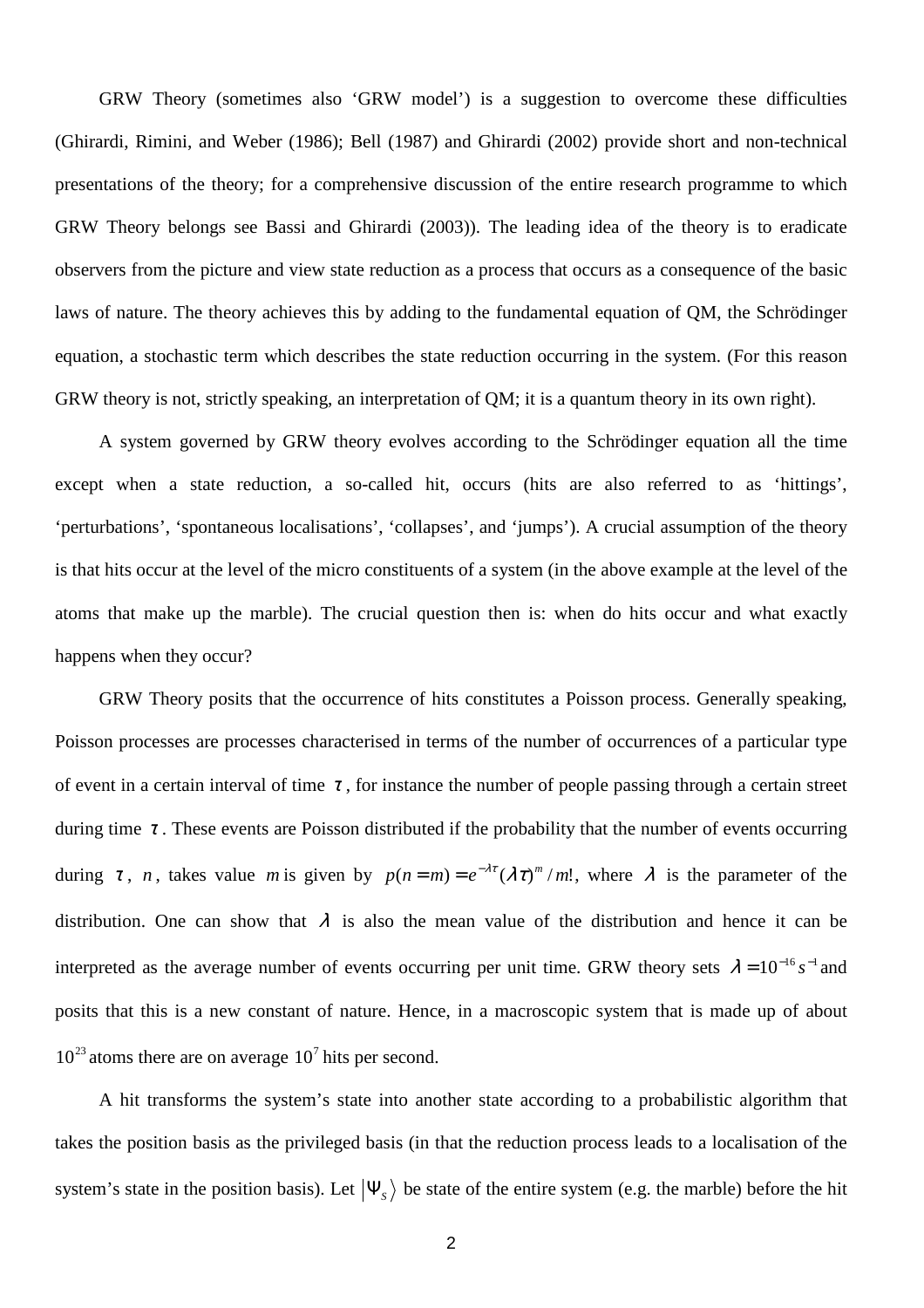occurs. When the  $k^{th}$  particle, say, is hit the state is instantaneously transformed into another, more localised state:

$$
\left|\Psi_{\scriptscriptstyle S}\right>\to\left|\Psi_{\scriptscriptstyle S}^{hit}\right>=\frac{L_{\scriptscriptstyle k,\,\scriptscriptstyle c}\left|\Psi_{\scriptscriptstyle S}\right>}{\left\|L_{\scriptscriptstyle k,\,\scriptscriptstyle c}\left|\Psi_{\scriptscriptstyle S}\right.\right\|\right.}.
$$

 $L_{k,c}$ , the localisation operator, that has the shape of Gaussian (a bell-shaped curve) centred around *c*, which is chosen at random according to the distribution  $p_k(c) = ||L_{k,c}|\Psi_s||^2$  $p_k(c) = |L_{k,c}| \Psi_s \rangle$ ; the width  $\sigma$  of the Gaussian is also a new constant of nature, and it is of the magnitude  $10^{-7}$  m. The choice of this distribution assures that the predictions of GRW Theory coincide almost always with those of standard QM (there are domains in which the two theories do not yield the same predictions, but these are (so far) beyond the reach of experimental test; see Rimini (1995)).

Due to the mathematical structure of QM (more specifically, due to the fact that  $|\Psi_{S}\rangle$  is the tensor product of the states of all its micro constituents) the hits at the micro level 'amplify': if the marble is in state  $|\Psi_m\rangle$  and  $k^h$  particle gets hit, then the entire state is transformed into a highly localised state, i.e. all terms except one in the superposition are suppressed. This is GRW's solution of the measurement problem. A macro system gets hit  $10<sup>7</sup>$  times per second and hence superpositions are suppressed almost immediately; micro systems are not hit very often and hence retain their 'quantum properties' for a very long time.

This proposal faces two important formal problems. First, the wave function of systems of identical particles has to be either symmetrical (in the case of Bosons) or antisymmetrical (in the case of Fermions), and remain so over the course of time. GRW theory violates this requirement in that wave functions that are symmetric (or antisymmetric) at some time need not be (and generally are not) symmetric (or antisymmetric) at later times. Second, although hits occur at the level of the system's wave function, the fundamental equation of the theory is expressed in terms of the density matrix. This strikes physicists as odd and as one would like to have an equation governing the evolution of the wave function itself. Both difficulties are overcome within the so-called CSL model (for 'continuous spontaneous localization') introduced in Pearle (1989) and Ghirardi, Pearle Rimini (1990). The model belongs to the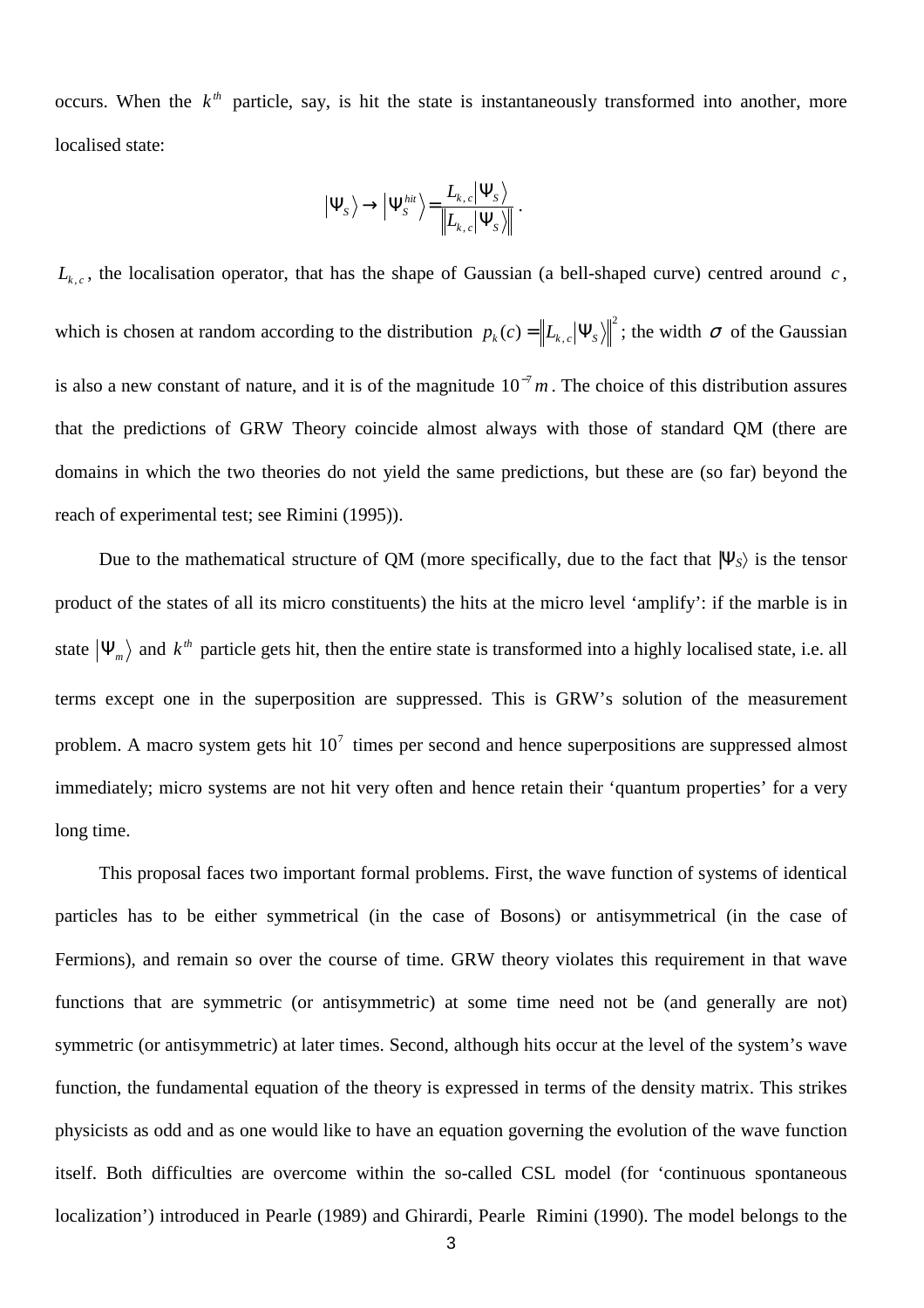same family of proposals as GRW theory in that it proposes to solve the measurement problem by an appeal to a spontaneous localisation processes. The essential difference is that the discontinuous hits of GRW theory are replaced by a continuous stochastic evolution of the state vector in Hilbert space (similar to a diffusion process).

Another serious problem concerns the nature of GRW hits. Unlike the state reduction that von Neumann introduced into standard QM, the hits of GRW theory do not leave the system's state in an *exact* position eigenstate; the post-hit state is highly peaked, but nevertheless fails to be a precise position eigenstate. This is illustrated schematically in Figure 1. Hence, strictly speaking the post-hit states are not interpretable on the basis of EER and we are back where we started. Common wisdom avoids this conclusion by pointing out that GRW post-hit states are close to eigenstates and positing that being close to an eigenstate is as good as being an eigenstate. This has been challenged by Lewis (1997), who presents an argument, now commonly referred to as the 'counting anomaly', for the conclusion that because of the failure of GRW hits to leave the system in a precise position eigenstate, GRW theory implies that arithmetic does not apply to macroscopic objects. For a critical discussion of this argument see Frigg (2003).



What is the correct interpretation of the theory? That is, what, if anything, does the theory describe? The answer to this question is less obvious than it might seem. Clifton and Monton (1999) regard it as a 'wave function only theory' according to which the world literally is just the wave function that the theory describes. Monton (2004) later criticises this view as mistaken and suggests a variation on the